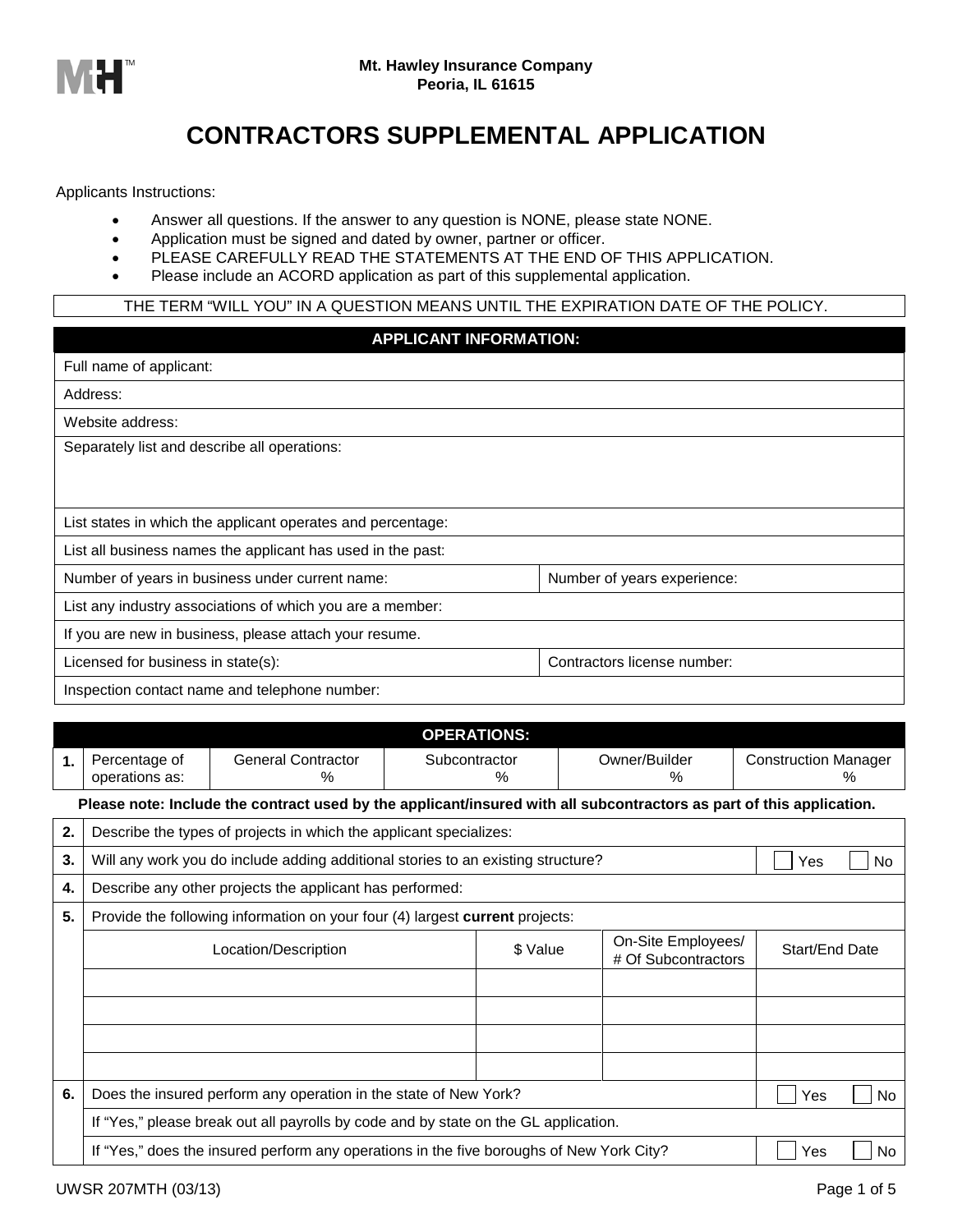|     |                                                                                                 |                                                                                                                                                                                                                                    | <b>OPERATIONS - Continued:</b> |                                     |                                           |    |                       |                             |
|-----|-------------------------------------------------------------------------------------------------|------------------------------------------------------------------------------------------------------------------------------------------------------------------------------------------------------------------------------------|--------------------------------|-------------------------------------|-------------------------------------------|----|-----------------------|-----------------------------|
| 7.  | Provide the following information on your four (4) largest projects in the past five (5) years: |                                                                                                                                                                                                                                    |                                |                                     |                                           |    |                       |                             |
|     |                                                                                                 | Location/Description                                                                                                                                                                                                               |                                | \$ Value                            | On-Site Employees/<br># Of Subcontractors |    |                       | Start/End Date              |
|     |                                                                                                 |                                                                                                                                                                                                                                    |                                |                                     |                                           |    |                       |                             |
|     |                                                                                                 |                                                                                                                                                                                                                                    |                                |                                     |                                           |    |                       |                             |
|     |                                                                                                 |                                                                                                                                                                                                                                    |                                |                                     |                                           |    |                       |                             |
|     |                                                                                                 |                                                                                                                                                                                                                                    |                                |                                     |                                           |    |                       |                             |
| 8.  |                                                                                                 | Provide the following information on your work over the past three (3) years:                                                                                                                                                      |                                |                                     |                                           |    |                       |                             |
|     |                                                                                                 | Payroll                                                                                                                                                                                                                            |                                | <b>Subcontracted Costs</b>          |                                           |    | <b>Gross Receipts</b> |                             |
|     | Next 12 mos.:                                                                                   | \$                                                                                                                                                                                                                                 | \$                             |                                     |                                           | \$ |                       |                             |
|     | 1 <sup>st</sup><br>Prior Year:                                                                  | \$                                                                                                                                                                                                                                 | \$                             |                                     |                                           | \$ |                       |                             |
|     | 2 <sup>nd</sup><br>Prior Year:                                                                  | \$                                                                                                                                                                                                                                 | \$                             |                                     |                                           | \$ |                       |                             |
|     | 3 <sup>rd</sup><br>Prior Year:                                                                  | \$                                                                                                                                                                                                                                 | \$                             |                                     |                                           | \$ |                       |                             |
| 9.  |                                                                                                 | In the next twelve (12) months, detail the % of construction work to be performed by you. Total for all classifications (new<br>and renovation combined) must equal 100%. Indicate the number of homes, condos or apartment units. |                                |                                     |                                           |    |                       |                             |
|     |                                                                                                 | <b>Type Of Construction</b>                                                                                                                                                                                                        |                                |                                     |                                           |    | %<br><b>New</b>       | $\frac{0}{0}$<br>Renovation |
|     | Commercial                                                                                      |                                                                                                                                                                                                                                    |                                |                                     |                                           |    | %                     | %                           |
|     | Industrial                                                                                      |                                                                                                                                                                                                                                    |                                |                                     |                                           |    | %                     | %                           |
|     | Office/Retail                                                                                   |                                                                                                                                                                                                                                    |                                |                                     |                                           |    | %                     | %                           |
|     | Apartment - Frame construction and/or garden style                                              |                                                                                                                                                                                                                                    |                                |                                     |                                           |    |                       | %                           |
|     | Apartment - High Rise - Commercial grade construction - Concrete & steel                        |                                                                                                                                                                                                                                    |                                |                                     |                                           |    | %                     | %                           |
|     | Other - Describe                                                                                |                                                                                                                                                                                                                                    |                                |                                     |                                           |    | %                     | %                           |
|     | Residential                                                                                     |                                                                                                                                                                                                                                    |                                |                                     |                                           |    | %                     | %                           |
|     | Townhouses - Frame construction                                                                 |                                                                                                                                                                                                                                    |                                |                                     |                                           |    | %                     | %                           |
|     | Co-ops - Frame construction                                                                     |                                                                                                                                                                                                                                    |                                |                                     |                                           |    | %                     | %                           |
|     |                                                                                                 | Co-ops - High rise - Commercial grade construction - Concrete & steel                                                                                                                                                              |                                |                                     |                                           |    | $\%$                  | %                           |
|     | Condos - Frame construction                                                                     |                                                                                                                                                                                                                                    |                                |                                     |                                           |    | $\%$                  | %                           |
|     |                                                                                                 | Condos - High rise - Commercial grade construction - Concrete & steel                                                                                                                                                              |                                |                                     |                                           |    | $\%$                  | %                           |
|     | Single family homes or duplexes                                                                 |                                                                                                                                                                                                                                    |                                |                                     |                                           |    | $\%$                  | %                           |
|     |                                                                                                 | Single family homes - Custom homes to customer specifications                                                                                                                                                                      |                                |                                     |                                           |    | $\%$                  | %                           |
| 10. | year in your existence?                                                                         | Have you at any time been involved in the construction or development of more than 10 single<br>family new homes or duplexes, tract homes and/or residential developments in the course of one                                     |                                |                                     |                                           |    | Yes                   | No                          |
|     | If "Yes," please describe:                                                                      |                                                                                                                                                                                                                                    |                                |                                     |                                           |    |                       |                             |
|     | More than 25?                                                                                   |                                                                                                                                                                                                                                    |                                |                                     |                                           |    | Yes                   | No                          |
|     | If "Yes," please describe:                                                                      |                                                                                                                                                                                                                                    |                                |                                     |                                           |    |                       |                             |
| 11. |                                                                                                 | Does the applicant do any work over two (2) stories in height from grade (other than interior only)?                                                                                                                               |                                |                                     |                                           |    | Yes                   | No                          |
|     | If "Yes," please describe:                                                                      |                                                                                                                                                                                                                                    |                                |                                     |                                           |    |                       |                             |
|     | If "Yes," maximum number of stories:                                                            |                                                                                                                                                                                                                                    |                                | If "Yes," percentage of total work: |                                           |    |                       | $\%$                        |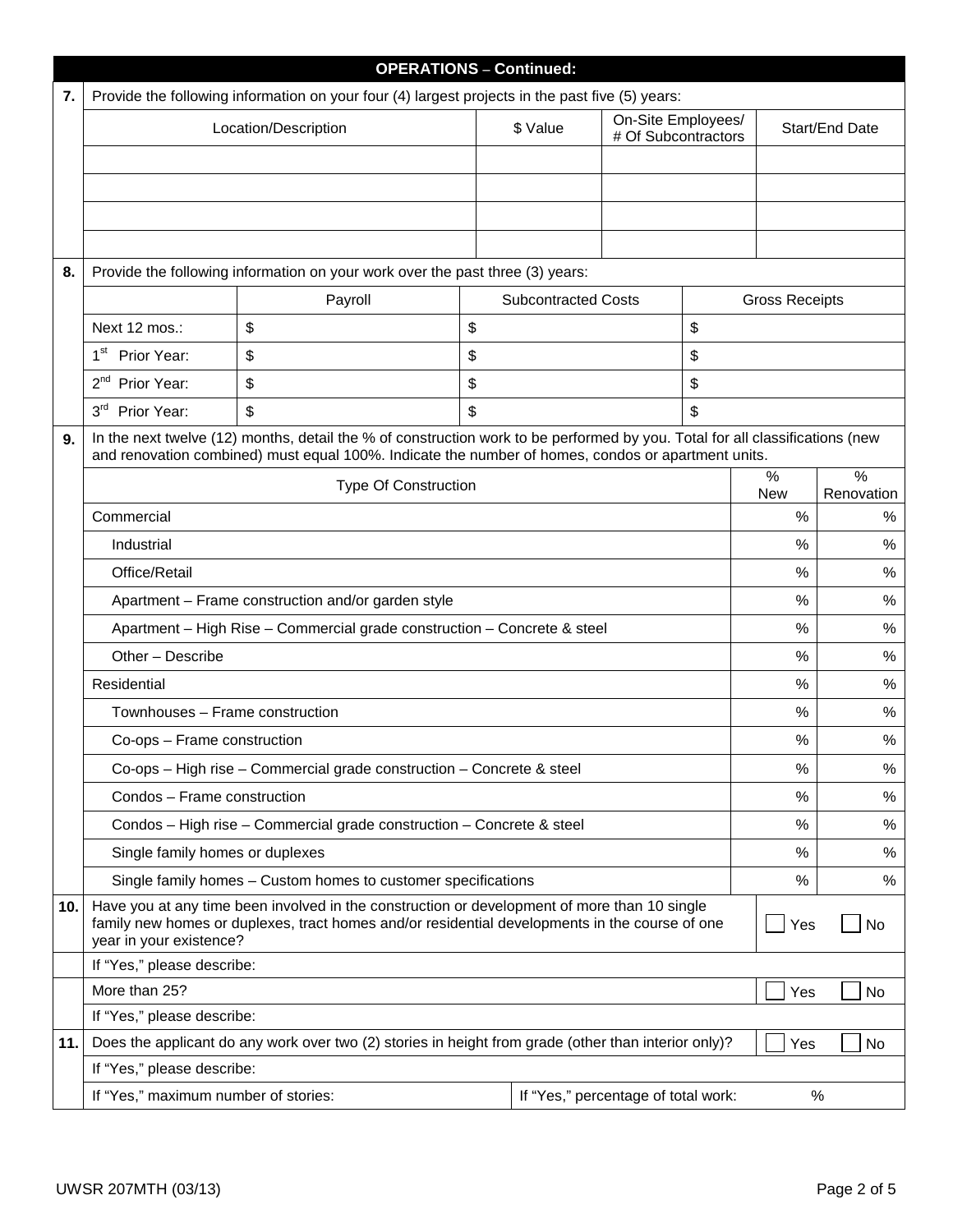|      | <b>OPERATIONS - Continued:</b>                                                                                                                                                                                    |        |        |                                                                                                |               |        |                        |               |        |
|------|-------------------------------------------------------------------------------------------------------------------------------------------------------------------------------------------------------------------|--------|--------|------------------------------------------------------------------------------------------------|---------------|--------|------------------------|---------------|--------|
| 12.  | Using the percentage of payroll (under direct) and percentage of contract costs (under subcontracted), indicate the<br>percentage of construction work you will perform over the next twelve (12) months:         |        |        |                                                                                                |               |        |                        |               |        |
|      | <b>Type</b>                                                                                                                                                                                                       | Direct | Subbed | <b>Type</b>                                                                                    | <b>Direct</b> | Subbed | <b>Type</b>            | <b>Direct</b> | Subbed |
|      | Asbestos Removal                                                                                                                                                                                                  | %      | %      | <b>Exterior Restoration</b>                                                                    | $\%$          |        | % Seismic/Retrofitting | %             | ℅      |
|      | <b>Blasting</b>                                                                                                                                                                                                   | %      |        | % Façade Work                                                                                  | %             |        | % Sewer                | $\%$          | $\%$   |
|      | Bridge Building/<br>Repair/Painting                                                                                                                                                                               | %      |        | % Grading                                                                                      | %             |        | % Shoring/Underpinning | %             | $\%$   |
|      | Carpentry                                                                                                                                                                                                         | %      | $\%$   | <b>HVAC</b>                                                                                    | %             | %      | Siding/Windows         | $\%$          | $\%$   |
|      | Concrete                                                                                                                                                                                                          | %      | %      | Insulation                                                                                     | %             |        | % Sprinkler or Fire    | $\%$          | $\%$   |
|      | Dams & Levees                                                                                                                                                                                                     | %      | %      | Lead Paint/Removal                                                                             | %             |        | % Steel (Structural)   | %             | $\%$   |
|      | <b>Demolition (Exterior</b><br>and/or Building)                                                                                                                                                                   | %      |        | % Maintenance                                                                                  | %             |        | % Steel (Ornamental)   | %             | $\%$   |
|      | Demolition (Interior<br>Non-Structural)                                                                                                                                                                           | %      |        | % Masonry                                                                                      | %             |        | % Street/Road          | %             | $\%$   |
|      | Drilling                                                                                                                                                                                                          | $\%$   | %      | Mechanical                                                                                     | %             | %      | Stucco                 | $\%$          | $\%$   |
|      | Drywall                                                                                                                                                                                                           | %      | $\%$   | Painting                                                                                       | %             | $\%$   | Supervisory            | $\%$          | $\%$   |
|      | Earthquake Repair                                                                                                                                                                                                 | %      | %      | Plastering                                                                                     | %             | $\%$   | Water/Gas Mains        | $\%$          | $\%$   |
|      | Electrical                                                                                                                                                                                                        | $\%$   |        | % Plumbing                                                                                     | $\%$          | %      | Waterproofing          | %             | $\%$   |
|      | Excavating                                                                                                                                                                                                        | $\%$   |        | % Roofing                                                                                      | $\%$          | $\%$   | Other:                 | $\%$          | $\%$   |
| 13.  | When leasing equipment from others, do you do so with operators?<br>No<br>N/A<br>Yes                                                                                                                              |        |        |                                                                                                |               |        |                        |               |        |
| 14.  | Do you own or lease cranes or other aerial lifts?<br>N/A<br>Own<br>Lease                                                                                                                                          |        |        |                                                                                                |               |        |                        |               |        |
| 15.  | If owned or leased, describe type of equipment.                                                                                                                                                                   |        |        |                                                                                                |               |        |                        |               |        |
| 16.  | Have you worked, are you currently, or will any of your employees work under the U.S.<br>Yes<br>No<br>Longshoremen's and Harbor Worker's Act or Jones Maritime Act?                                               |        |        |                                                                                                |               |        |                        |               |        |
| 17.  | Do you have operations other than contracting?<br>Yes<br>No                                                                                                                                                       |        |        |                                                                                                |               |        |                        |               |        |
|      | If "Yes," please describe:                                                                                                                                                                                        |        |        |                                                                                                |               |        |                        |               |        |
| 18.1 | Have you allowed or will you allow your license to be used by any other contractor for a project on<br>No<br>Yes<br>which you have worked?                                                                        |        |        |                                                                                                |               |        |                        |               |        |
| 19.1 | Have you built or will you build on hillside terraces, landfills or subsidence areas?<br>Yes<br>No                                                                                                                |        |        |                                                                                                |               |        |                        |               |        |
|      | If "Yes," please describe:                                                                                                                                                                                        |        |        |                                                                                                |               |        |                        |               |        |
| 20.  | work activity?                                                                                                                                                                                                    |        |        | Have you been involved or will you be involved with blasting operations or any other hazardous |               |        |                        | Yes           | No     |
|      | If "Yes," please describe:                                                                                                                                                                                        |        |        |                                                                                                |               |        |                        |               |        |
| 21.  |                                                                                                                                                                                                                   |        |        | Do you perform or subcontract stucco/synthetic work (EIFS)?                                    |               |        |                        | Yes           | No     |
|      | If "Yes," please describe:                                                                                                                                                                                        |        |        |                                                                                                |               |        |                        |               |        |
| 22.  |                                                                                                                                                                                                                   |        |        | Will you be doing any demolition work other than remodeling?                                   |               |        |                        | Yes           | No     |
|      | If "Yes," please describe:                                                                                                                                                                                        |        |        |                                                                                                |               |        |                        |               |        |
| 23.  | Have you been involved or will you or your subcontractors be involved in any removal or work on<br>Yes<br>No<br>fuel tanks or pipelines?                                                                          |        |        |                                                                                                |               |        |                        |               |        |
| 24.  | Have you been involved, are you currently, or will you or your subcontractors be involved in any<br>Yes<br>No<br>removal or abatement or remediation of asbestos, lead, PCB's, mold or other hazardous materials? |        |        |                                                                                                |               |        |                        |               |        |
| 25.  | Have you performed, or will you or your subcontractors perform any work below grade?<br>Yes                                                                                                                       |        |        |                                                                                                |               | No     |                        |               |        |
|      | If "Yes," please describe:                                                                                                                                                                                        |        |        |                                                                                                |               |        |                        |               |        |
|      | What is the maximum depth?                                                                                                                                                                                        |        |        |                                                                                                |               |        |                        |               |        |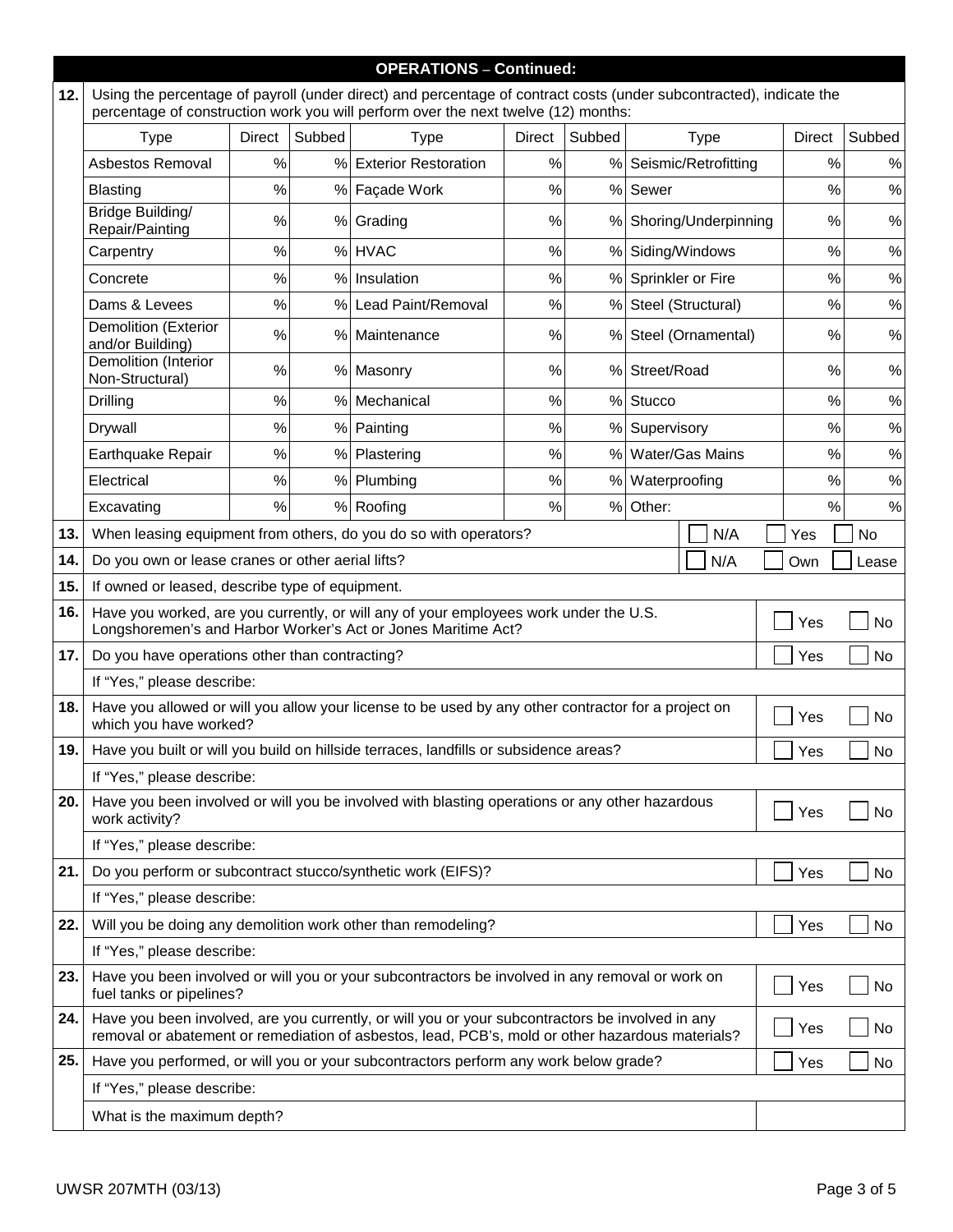|    | <b>SUBCONTRACTED EXPOSURES:</b>                      |                                                                                                                                            |                                                                                                 |           |           |  |  |  |  |  |
|----|------------------------------------------------------|--------------------------------------------------------------------------------------------------------------------------------------------|-------------------------------------------------------------------------------------------------|-----------|-----------|--|--|--|--|--|
| 1. |                                                      | If you employ subcontractors, do you require a written contract from all subcontractors prior to being<br>allowed on the job site?         | Yes                                                                                             |           |           |  |  |  |  |  |
| 2. | Does the contract include the following:             |                                                                                                                                            |                                                                                                 |           |           |  |  |  |  |  |
|    | a.                                                   |                                                                                                                                            | Hold harmless and indemnification in favor of you and owner?                                    | Yes       | <b>No</b> |  |  |  |  |  |
|    | b.                                                   | Waiver of subrogation in favor of you?                                                                                                     |                                                                                                 | Yes       | <b>No</b> |  |  |  |  |  |
|    | c.                                                   | You and owner (if applicable) named as additional insured by the subcontractor and any<br>sub-subcontractors on subcontractor's GL policy? | Yes                                                                                             | No.       |           |  |  |  |  |  |
|    | d.                                                   | Coverage includes products/completed operations and full contractual?                                                                      | Yes                                                                                             | No        |           |  |  |  |  |  |
|    | е.                                                   | Limits of liability equal to or greater than your own?                                                                                     | Yes                                                                                             | <b>No</b> |           |  |  |  |  |  |
|    | f.                                                   | Do you require excess limits from subcontractors hired by you?                                                                             | Yes                                                                                             | No        |           |  |  |  |  |  |
|    |                                                      | Limit:                                                                                                                                     |                                                                                                 |           |           |  |  |  |  |  |
|    | g.                                                   | work?                                                                                                                                      | Do you obtain current certificates of insurance from each sub-contractor prior to them starting | Yes       | No.       |  |  |  |  |  |
| 3. | Do you ever hire subcontractors without a contract?  | Yes                                                                                                                                        | <b>No</b>                                                                                       |           |           |  |  |  |  |  |
| 4. | Do you ever employ temporary or day laborers?<br>Yes |                                                                                                                                            |                                                                                                 |           |           |  |  |  |  |  |
|    |                                                      | If "Yes," please describe:                                                                                                                 |                                                                                                 |           |           |  |  |  |  |  |

|    | <b>LOSS CONTROL:</b>                                                                                                                                                                                                                                                                                                                                                                                                                                                                                                                                                                                                                                                                             |     |           |
|----|--------------------------------------------------------------------------------------------------------------------------------------------------------------------------------------------------------------------------------------------------------------------------------------------------------------------------------------------------------------------------------------------------------------------------------------------------------------------------------------------------------------------------------------------------------------------------------------------------------------------------------------------------------------------------------------------------|-----|-----------|
| 1. | Do you have a formal safety program in place?                                                                                                                                                                                                                                                                                                                                                                                                                                                                                                                                                                                                                                                    | Yes | No        |
| 2. | Does your safety program contain the following:                                                                                                                                                                                                                                                                                                                                                                                                                                                                                                                                                                                                                                                  |     |           |
|    | Written procedures?                                                                                                                                                                                                                                                                                                                                                                                                                                                                                                                                                                                                                                                                              | Yes | No        |
|    | Pre-planning meeting?                                                                                                                                                                                                                                                                                                                                                                                                                                                                                                                                                                                                                                                                            | Yes | No        |
|    | Safety meeting?                                                                                                                                                                                                                                                                                                                                                                                                                                                                                                                                                                                                                                                                                  | Yes | No        |
|    | Accident reporting system?                                                                                                                                                                                                                                                                                                                                                                                                                                                                                                                                                                                                                                                                       | Yes | No        |
| 3. | During the past five (5) years, has any insurer ever canceled or non-renewed similar insurance to<br>any applicant or has your insurance been canceled for nonpayment of premium by any insurance or<br>finance company?                                                                                                                                                                                                                                                                                                                                                                                                                                                                         | Yes | No        |
|    | If "Yes," please describe:                                                                                                                                                                                                                                                                                                                                                                                                                                                                                                                                                                                                                                                                       |     |           |
| 4. | Has any lawsuit ever been filed, or any claim otherwise been made against your company or any<br>partnership or joint venture of which you have been a member or your company's predecessors in<br>business, or against any person, company or entities on whose behalf your company has performed<br>operations or assumed liability? For the purpose of the application only, a claim means a receipt of<br>a demand for money, service or arbitration. If "Yes," please describe below, including the name(s) of<br>the person, company, entity and the name(s) and location(s) of the project(s) where such operations<br>were performed (attach separate sheet if necessary):               | Yes | <b>No</b> |
| 5. | Is your company aware of any occurrences, facts, circumstances, incidents, situations, damages or<br>accidents (including but not limited to: allegations of faulty or defective workmanship, product failure,<br>construction dispute, property damage or construction injury) at a location or project where your<br>company has performed operations that a reasonably prudent person might expect to give rise to a<br>claim or lawsuit whether valid or not which might directly or indirectly involve the company? If "Yes,"<br>please describe below, including the name(s) and location(s) of the projects where such operations<br>were performed (attach separate sheet if necessary): | Yes | <b>No</b> |
|    |                                                                                                                                                                                                                                                                                                                                                                                                                                                                                                                                                                                                                                                                                                  |     |           |